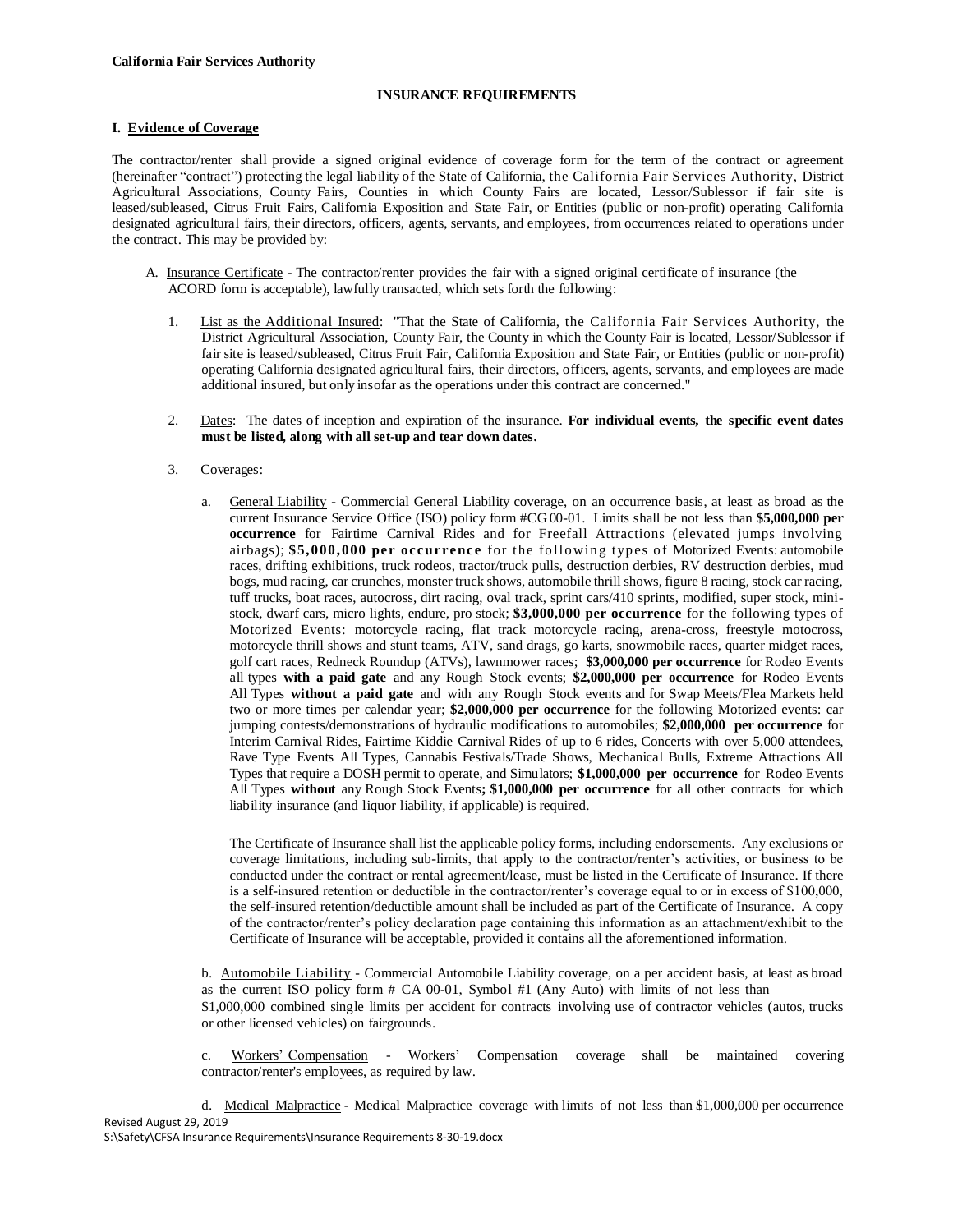shall be maintained for contracts involving medical services.

- e. Liquor Liability Liquor Liability coverage with limits of not less than \$1,000,000 per occurrence shall be maintained for contracts involving the sale of alcoholic beverages.
- 4. Cancellation Notice: Notice of cancellation of the listed policy or policies shall be sent to the Certificate Holder in accordance with policy provisions.
- 5. Certificate Holder:
	- For Individual Events Only Fair, along with fair's address, is listed as the certificate holder.
	- For Master Insurance Certificates Only California Fair Services Authority, Attn: Risk Management, 1776 Tribute Road, Suite 100, Sacramento, CA 95815 is listed as the certificate holder.
- 6. Insurance Company: The company providing insurance coverage must be acceptable to the California Department of Insurance.
- 7. Insured: The contractor/renter must be specifically listed as the Insured.

### OR

B. CFSA Special Events Program - The contractor/renter obtains liability protection through the California Fair Services Authority (CFSA) Special Events Program, when applicable.

# OR

C. Master Certificates - A current master certificate of insurance for the contractor/renter has been approved by and is on file with California Fair Services Authority (CFSA).

## OR

D. Self-Insurance - The contractor/renter is self-insured and acceptable evidence of self-insurance has been approved by California Fair Services Authority (CFSA).

#### **II. General Provisions**

- 1. Maintenance of Coverage The contractor/renter agrees that the commercial general liability (and automobile liability, workers' compensation, medical malpractice and/or liquor liability, if applicable) insurance coverage herein provided for shall be in effect at all times during the term of this contract. In the event said insurance coverage expires or is cancelled at any time or times prior to or during the term of this contract, contractor/renter agrees to provide the fair, prior to said expiration date, a new certificate of insurance evidencing insurance coverage as provided for herein for not less than the remainder of the term of the contract, or for a period of not less than one (1) year. New certificates of insurance are subject to the approval of California Fair Services Authority, and contractor/renter agrees that no work or services shall be performed prior to the giving of such approval. In the event the contractor/renter fails to keep in effect at all times insurance coverage as herein provided,the fair may, in addition to anyother remedies it mayhave,take anyofthe following actions:(1) declare a material breach by contractor/renter and terminate this contract; (2) withhold all payments due to contractor/renter until notice is received that such insurance coverage is in effect; and (3) obtain such insurance coverage and deduct premiums forsame fromanysums due or which become due to contractor/renter under the terms of this contract.
- 2. Primary Coverage The contractor/renter's insurance coverage shall be primary and any separate coverage or protection available to the fair or any other additional insured shall be secondary.
- 3. Contractor's Responsibility Nothing herein shall be construed as limiting in any way the extent to which contractor/renter may be held responsible for damages resulting from contractor/renter's operations, acts, omissions or negligence. Insurance coverage obtained in the minimum amounts specified above shall not relieve contractor/renter of liability in excess of such minimum coverage, nor shall it preclude the fair from taking other actions available to it under contract documents or by law, including, but not limited to, actions pursuant to contractor/renter's indemnity obligations. **The contractor/renter indemnity obligation shall survive the expiration, termination or assignment of this contract.**
- 4. Certified Copies of Policies Upon request by fair, contractor/renter shall immediately furnish a complete copy of any policy required hereunder, with said copy certified by the underwriter to be a true and correct copy ofthe original policy. Fairtime Carnival Ride contractors must submit copies of actual liability insurance policies, certified by an underwriter, to California Fair Services Authority (CFSA).